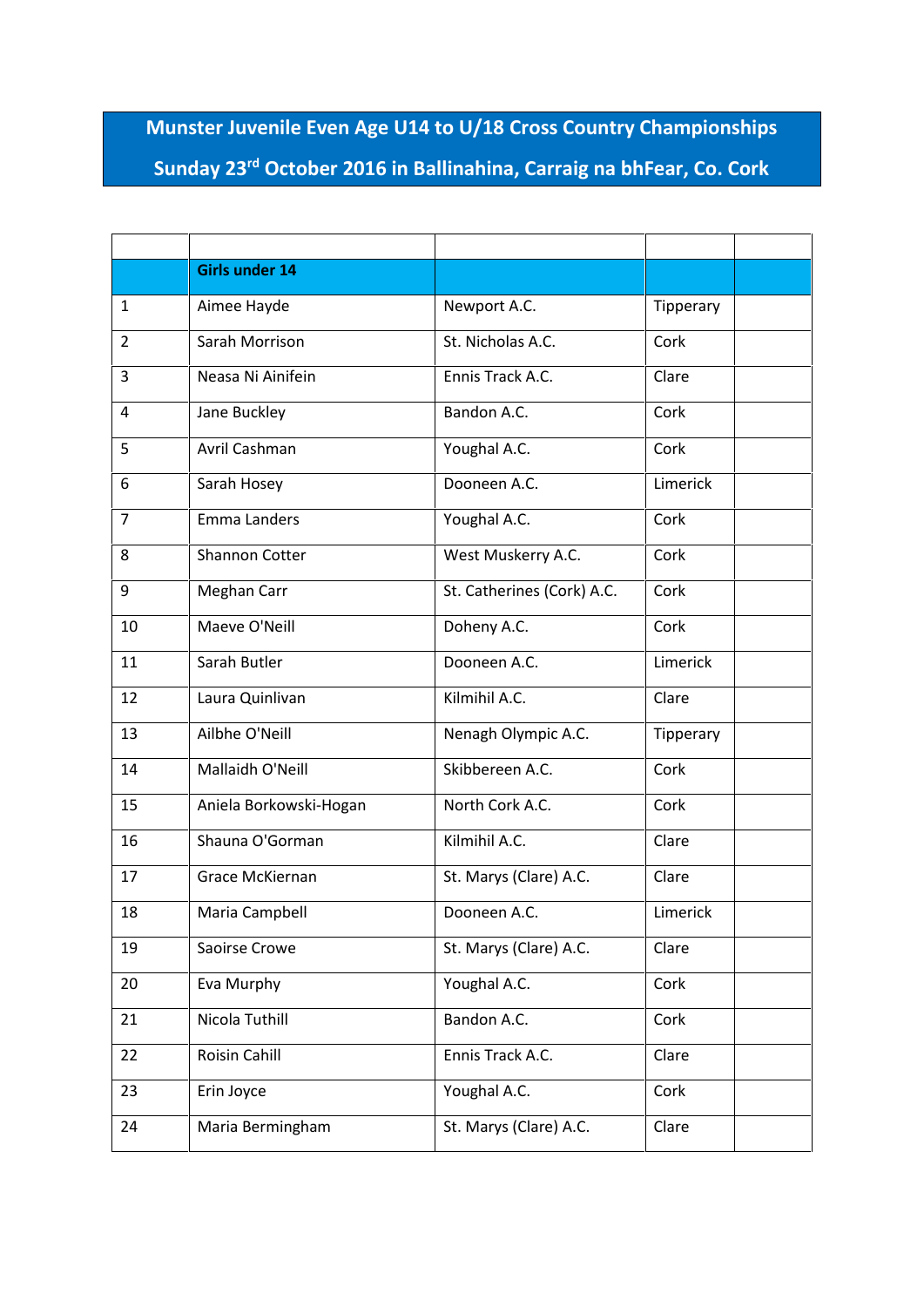| 25 | Aine O'Neill            | West Waterford A.C.     | Waterfor<br>d |
|----|-------------------------|-------------------------|---------------|
| 26 | Aoife Anderson          | Ennis Track A.C.        | Clare         |
| 27 | Helena Barry            | K.C.K. A.C.             | Waterfor<br>d |
| 28 | Emma Hickey             | West Waterford A.C.     | Waterfor<br>d |
| 29 | <b>Ellie Pike</b>       | Ennis Track A.C.        | Clare         |
| 30 | Laura Purcell           | Moycarkey Coolcroo A.C. | Tipperary     |
| 31 | Megan Keogh             | West Waterford A.C.     | Waterfor<br>d |
| 32 | Lorna Ryan              | Dundrum A.C.            | Tipperary     |
| 33 | Roise Nilactnain        | Ennis Track A.C.        | Clare         |
| 34 | Emma Gleeson            | Moyne A.C.              | Tipperary     |
| 35 | <b>Ellen Murphy</b>     | North Cork A.C.         | Cork          |
| 36 | Eva Carey               | Ennis Track A.C.        | Clare         |
| 37 | Robyn Buckley           | Youghal A.C.            | Cork          |
| 38 | Kate Killagrew          | West Waterford A.C.     | Waterfor<br>d |
| 39 | <b>Gillian Hughes</b>   | Clonmel A.C.            | Tipperary     |
| 40 | Cliona Lynch            | Carraig-Na-Bhfear A.C.  | Cork          |
| 41 | Grace Carmody           | Marian A.C.             | Clare         |
| 42 | Rachel Walsh            | Waterford A.C.          | Waterfor<br>d |
| 43 | Aife O'Neill            | Doheny A.C.             | Cork          |
| 44 | Kate Bolton             | St. Marys (Clare) A.C.  | Clare         |
| 45 | Kate Keogh              | West Waterford A.C.     | Waterfor<br>d |
| 46 | <b>Claire Caulfield</b> | Waterford A.C.          | Waterfor<br>d |
| 47 | <b>Ellen Murphy</b>     | Bandon A.C.             | Cork          |
| 48 | Kate O'Neill            | Bandon A.C.             | Cork          |
| 49 | Eimear O'Leary          | Millstreet A.C.         | Cork          |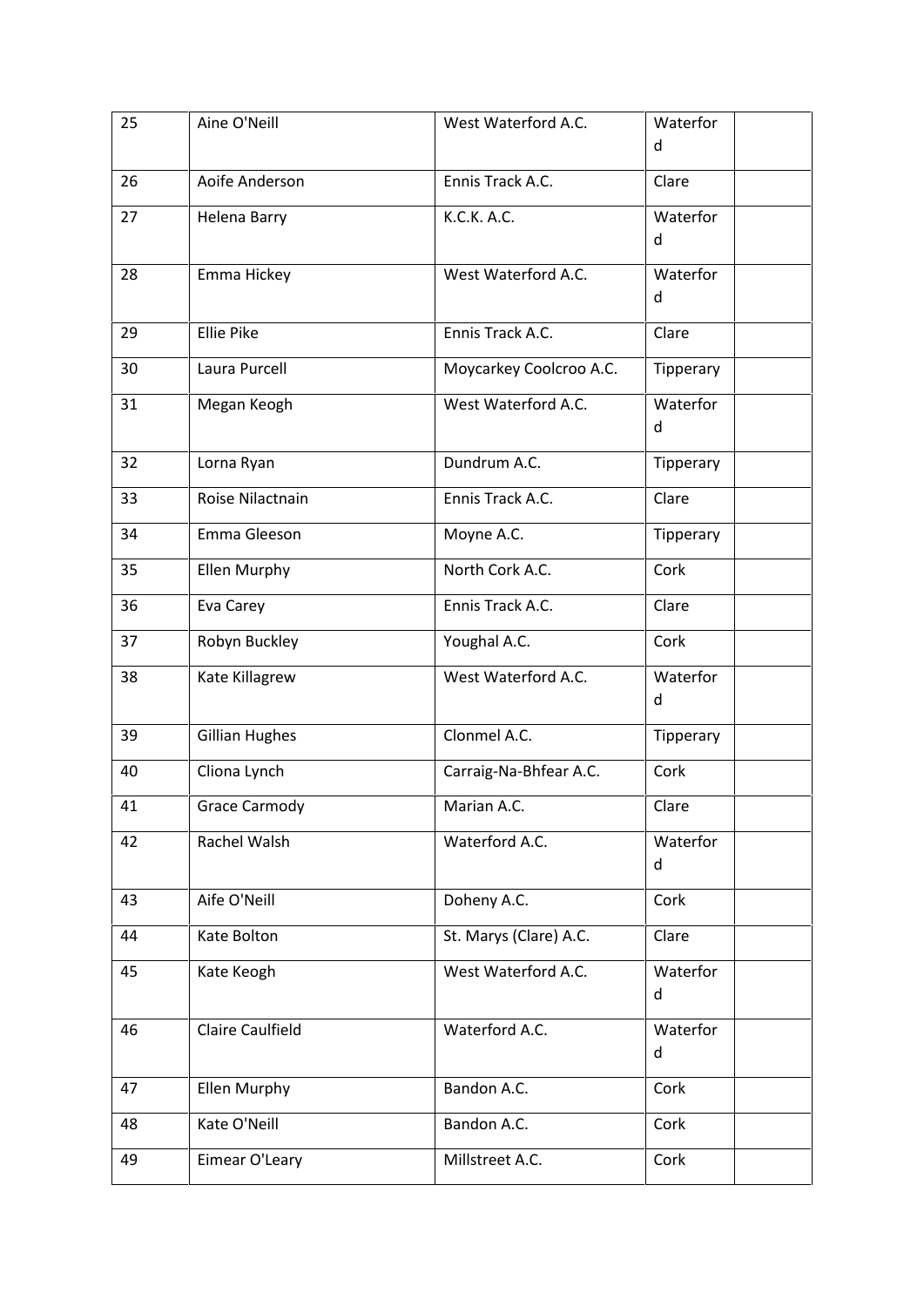| 50 | Caoimhe McMahon       | Youghal A.C.           | Cork          |
|----|-----------------------|------------------------|---------------|
| 51 | Lia Cunningham        | West Waterford A.C.    | Waterfor<br>d |
| 52 | Leanne Healy          | Marian A.C.            | Clare         |
| 53 | <b>Grace Doherty</b>  | Marian A.C.            | Clare         |
| 54 | Clionadh Daly         | Kenmare A.C.           | Kerry         |
| 55 | Lily O'Riordan        | Carraig-Na-Bhfear A.C. | Cork          |
| 56 | <b>Emillie Good</b>   | Bandon A.C.            | Cork          |
| 57 | <b>Rachel Rusk</b>    | St. Cronans A.C.       | Clare         |
| 58 | Aisling Browne        | St. Marys (Clare) A.C. | Clare         |
| 59 | <b>Grace Power</b>    | West Waterford A.C.    | Waterfor<br>d |
| 60 | Zara Deasy            | Ennis Track A.C.       | Clare         |
| 61 | Sarah O'Neill         | West Muskerry A.C.     | Cork          |
| 62 | Cathy Hogan           | Moyne A.C.             | Tipperary     |
| 63 | Catherine Walsh       | North Cork A.C.        | Cork          |
| 64 | Emma Leahy            | Moyne A.C.             | Tipperary     |
| 65 | Emma Fennell          | St. Marys (Clare) A.C. | Clare         |
| 66 | <b>Blathnaid Ryan</b> | Newport A.C.           | Tipperary     |
| 67 | Sinead Kearney        | Carraig-Na-Bhfear A.C. | Cork          |
| 68 | Caoimhe Byrne         | Togher A.C.            | Cork          |
| 69 | Lucy Daly             | Kenmare A.C.           | Kerry         |
| 70 | Aine Duggan           | Moyne A.C.             | Tipperary     |
| 71 | <b>Aisling Power</b>  | K.C.K. A.C.            | Waterfor<br>d |
| 72 | Katie O'Dea           | Marian A.C.            | Clare         |
| 73 | Eabha Defaoite        | Kenmare A.C.           | Kerry         |
| 74 | Aoife Downey          | West Muskerry A.C.     | Cork          |
| 75 | Hannah Maher          | Grange/Fermoy A.C.     | Cork          |
| 76 | Laura Halley          | Dundrum A.C.           | Tipperary     |
|    |                       |                        |               |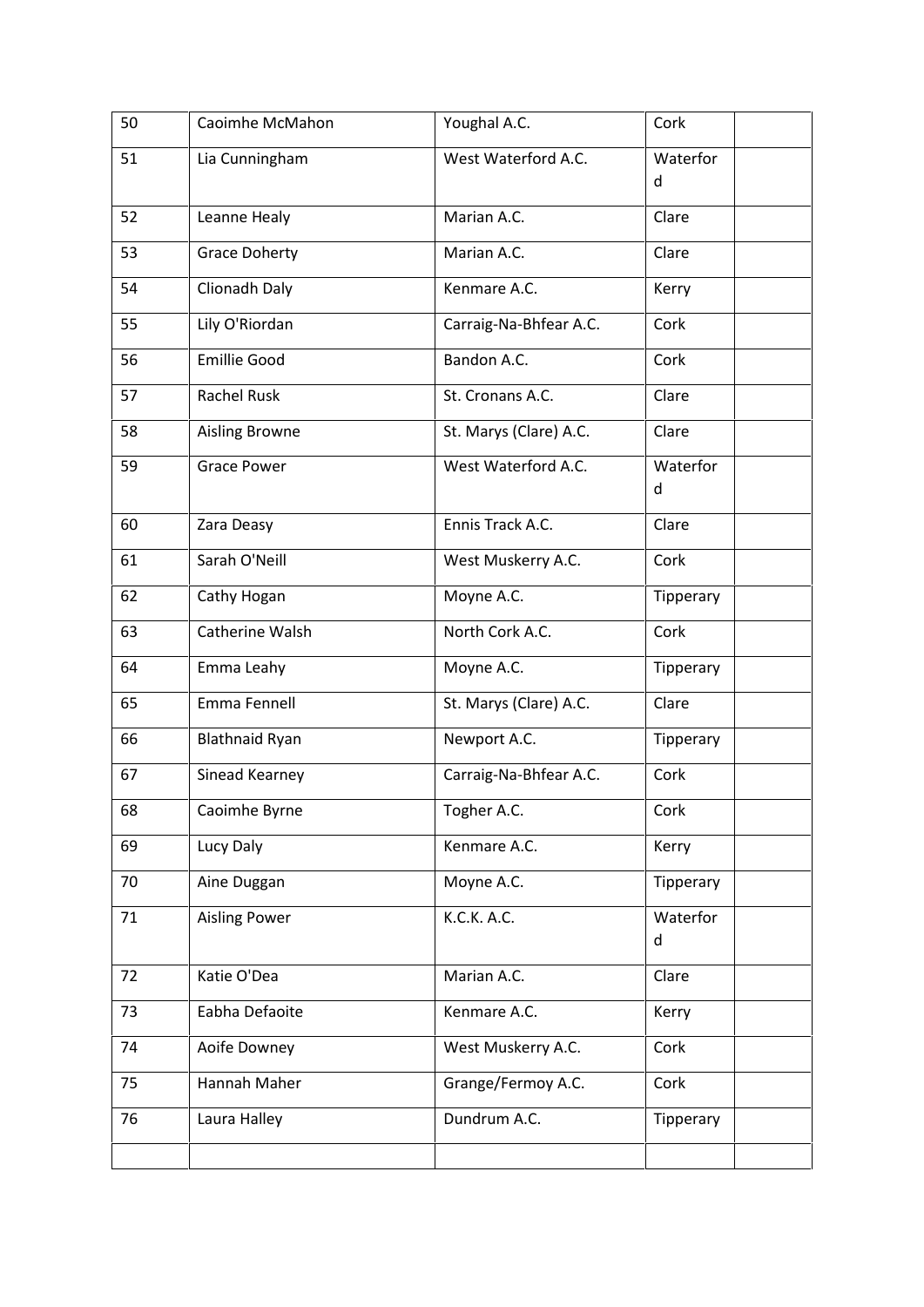| <b>Place</b>   | <b>Club</b>            | <b>Positions</b>       | <b>Points</b> |
|----------------|------------------------|------------------------|---------------|
| $\mathbf{1}$   | Youghal A.C.           | 5, 7, 20, 23           | 55            |
| $\overline{2}$ | Ennis Track A.C.       | 3, 22, 26, 29          | 80            |
| 3              | St. Marys (Clare) A.C. | 17, 19, 24, 44         | 104           |
| 4              | Bandon A.C.            | 4, 21, 47, 48          | 120           |
| 5              | West Waterford A.C.    | 25, 28, 31, 38         | 122           |
| 6              | Marian A.C.            | 41, 52, 53, 72         | 218           |
| $\overline{7}$ | Moyne A.C.             | 34, 62, 64, 70         | 230           |
|                |                        |                        |               |
| <b>Place</b>   | <b>County</b>          | <b>Positions</b>       | <b>Points</b> |
| 1              | Cork                   | 2, 4, 5, 7, 8, 9       | 35            |
| $\overline{2}$ | Clare                  | 3, 12, 16, 17, 19, 22  | 89            |
| 3              | Tipperary              | 1, 13, 30, 32, 34, 39  | 149           |
| 4              | Waterford              | 25, 27, 28, 31, 38, 42 | 191           |
|                |                        |                        |               |
|                | <b>Boys under 14</b>   |                        |               |
| $\mathbf{1}$   | Mark Hanrahan          | Ennis Track A.C.       | Clare         |
| $\overline{2}$ | Dean Casey             | Ennis Track A.C.       | Clare         |
| 3              | Oisin O'Riordan        | West Waterford A.C.    | Waterfor<br>d |
| 4              | Dylan Casey            | Ennis Track A.C.       | Clare         |
| 5              | Niall Murphy           | St. Cronans A.C.       | Clare         |
| 6              | Luke Griffin           | Fergus A.C.            | Clare         |
| $\overline{7}$ | Ciaran McNamee         | Youghal A.C.           | Cork          |
| 8              | Matthew Power          | Ennis Track A.C.       | Clare         |
| 9              | Colin Ryan             | Ennis Track A.C.       | Clare         |
| 10             | Jack O'Neill           | Skibbereen A.C.        | Cork          |
| 11             | Callum Hurley          | Ferrybank A.C.         | Waterfor<br>d |
| 12             | Patrick Galvin         | Star of the Laune A.C. | Kerry         |
| 13             | Cian O'Boyle           | Marian A.C.            | Clare         |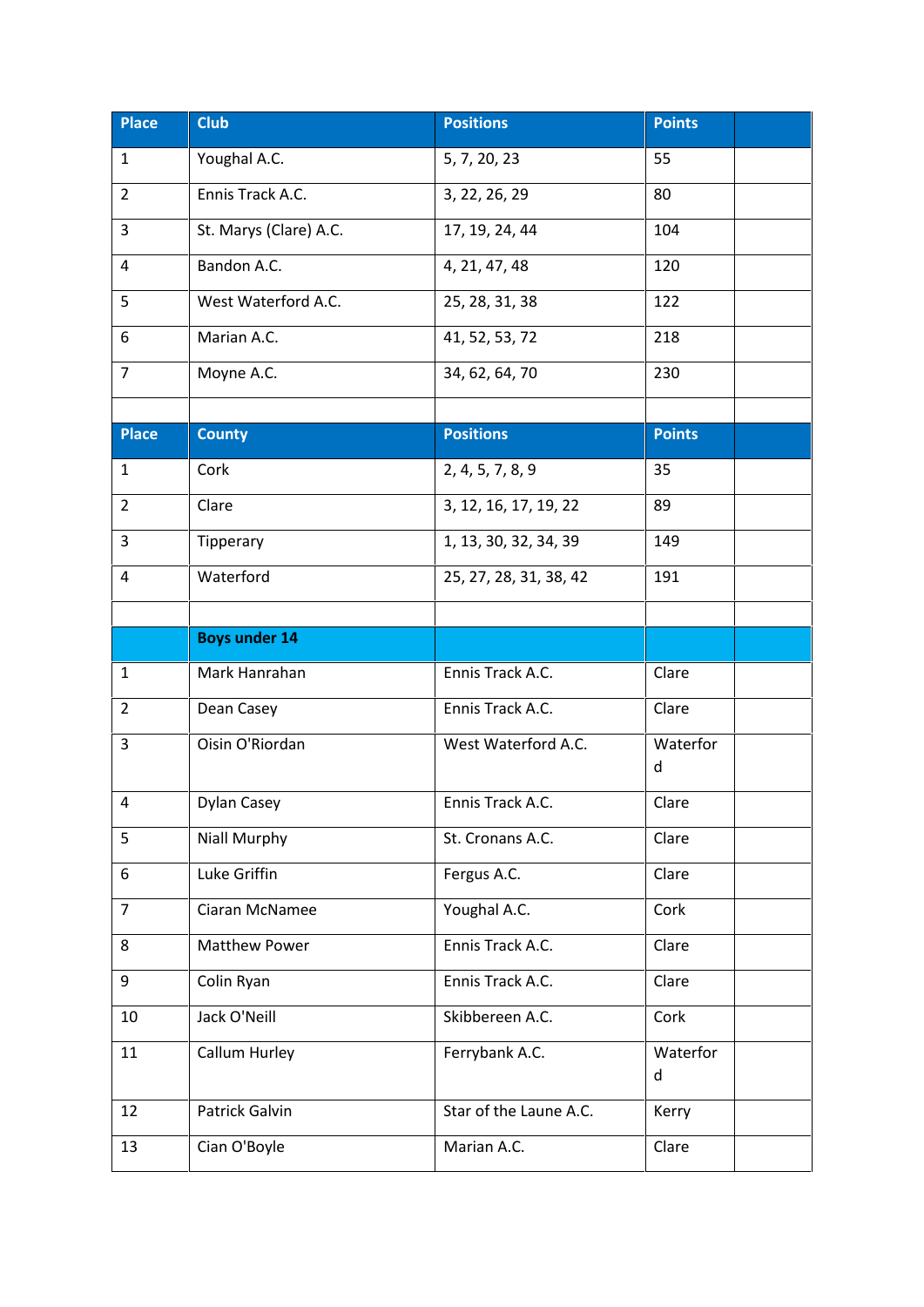| 14 | Aidan Burke          | Waterford A.C.            | Waterfor<br>d |
|----|----------------------|---------------------------|---------------|
| 15 | Billy O'Riordan      | Belgooly A.C.             | Cork          |
| 16 | Diarmuid Healy       | Midleton A.C.             | Cork          |
| 17 | Colin Carmody        | St. Cronans A.C.          | Clare         |
| 18 | Seán Phillips        | Thurles Crokes A.C.       | Tipperary     |
| 19 | Jack Cullen          | Bandon A.C.               | Cork          |
| 20 | Michael O'Reilly     | Kenmare A.C.              | Kerry         |
| 21 | Jack O'Connor        | Dooneen A.C.              | Limerick      |
| 22 | Nathan Sheehy Cremin | St. Marys (Limerick) A.C. | Limerick      |
| 23 | Gavin Kelleher       | Bandon A.C.               | Cork          |
| 24 | Darragh Minogue      | Thurles Crokes A.C.       | Tipperary     |
| 25 | Colin Roche          | Courcey A.C.              | Cork          |
| 26 | Jack O'Mara          | Thurles Crokes A.C.       | Tipperary     |
| 27 | Donal Sheedy         | Tulla A.C.                | Clare         |
| 28 | Pearce Mooney        | Tulla A.C.                | Clare         |
| 29 | Jake Lynch           | Carraig-Na-Bhfear A.C.    | Cork          |
| 30 | Kyle Walsh           | K.C.K. A.C.               | Waterfor<br>d |
| 31 | Callum McCourt       | Bandon A.C.               | Cork          |
| 32 | lan Griffin          | Fergus A.C.               | Clare         |
| 33 | Fionn Hickey         | St. Cronans A.C.          | Clare         |
| 34 | Ciaran Bermingham    | St. Marys (Clare) A.C.    | Clare         |
| 35 | Liam Palmer          | Kenmare A.C.              | Kerry         |
| 36 | Micheal Cullinane    | Togher A.C.               | Cork          |
| 37 | Conn Willans         | West Waterford A.C.       | Waterfor<br>d |
| 38 | Luke Hever           | North Cork A.C.           | Cork          |
| 39 | <b>Andrew Martin</b> | Belgooly A.C.             | Cork          |
| 40 | <b>Emmet Fogarty</b> | Thurles Crokes A.C.       | Tipperary     |
| 41 | Aaron Brodkorb       | Midleton A.C.             | Cork          |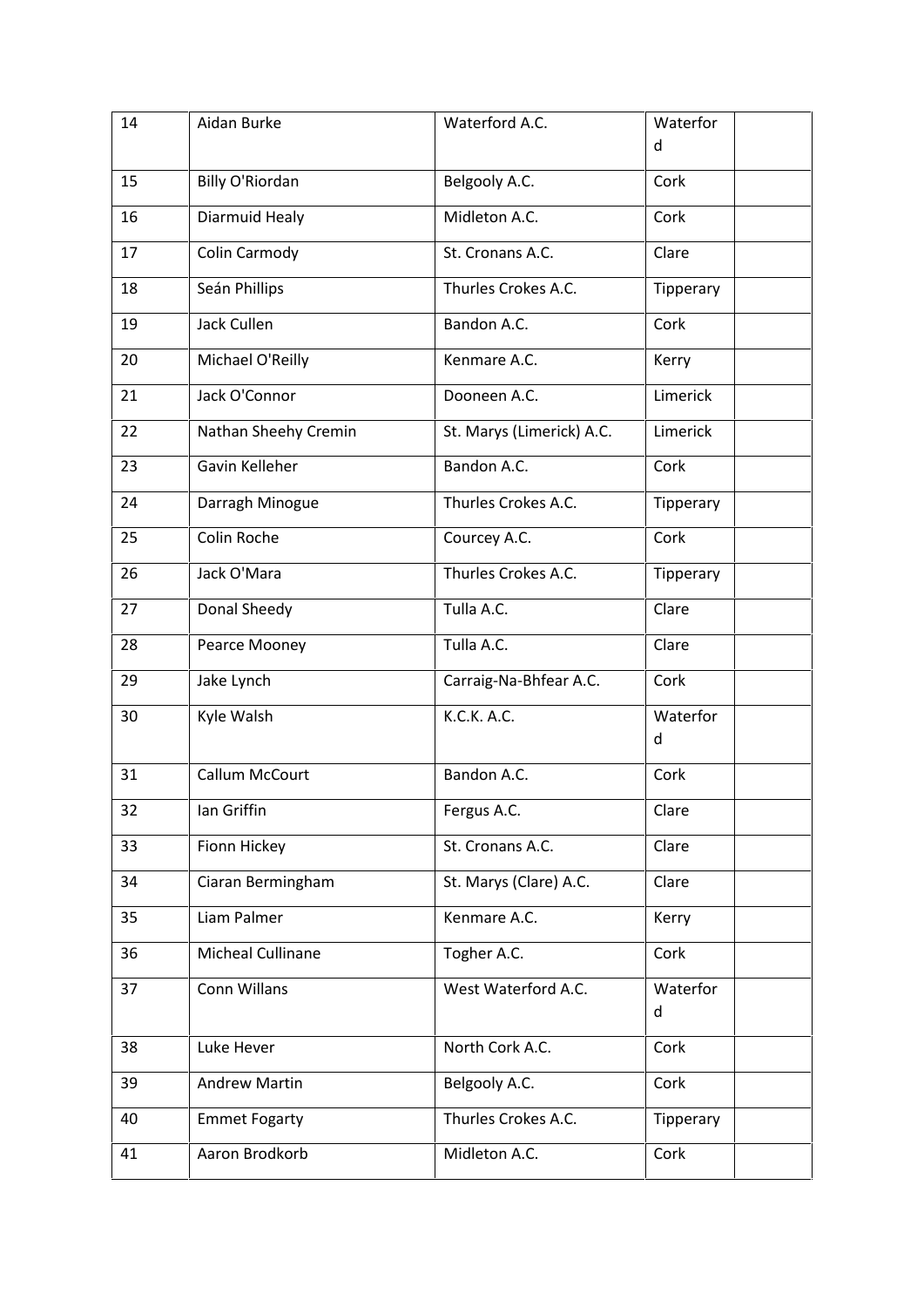| 42 | <b>Connor Meaney</b>   | Fergus A.C.            | Clare         |
|----|------------------------|------------------------|---------------|
| 43 | <b>Barry Conway</b>    | Fergus A.C.            | Clare         |
| 44 | Timothy O'Donoghue     | Kenmare A.C.           | Kerry         |
| 45 | Conor Shanahan         | Ennis Track A.C.       | Clare         |
| 46 | Darren Moynihan        | West Muskerry A.C.     | Cork          |
| 47 | Kallen McCarthy        | Dooneen A.C.           | limerick      |
| 48 | Glory Wenegieme        | Belgooly A.C.          | Cork          |
| 49 | <b>Cillian Moroney</b> | St. Cronans A.C.       | Clare         |
| 50 | Michael Roe            | Midleton A.C.          | Cork          |
| 51 | Conor Kilcawley        | St. Cronans A.C.       | Clare         |
| 52 | Jamie Neff             | Midleton A.C.          | Cork          |
| 53 | <b>Alex Crowley</b>    | Thurles Crokes A.C.    | Tipperary     |
| 54 | Patrick Daly           | Carraig-Na-Bhfear A.C. | Cork          |
| 55 | <b>Jack Worrall</b>    | Ballymore Cobh A.C.    | Cork          |
| 56 | <b>Brendan Quinn</b>   | Newport A.C.           | Tipperary     |
| 57 | Nathan Bagge           | Ferrybank A.C.         | Waterfor<br>d |
| 58 | Eoin McInerney         | St. Marys (Clare) A.C. | Clare         |
| 59 | Mark Riordan           | North Cork A.C.        | Cork          |
| 60 | Ruairi Harrington      | Bandon A.C.            | Cork          |
| 61 | <b>Stephen Mawe</b>    | Thurles Crokes A.C.    | Tipperary     |
| 62 | Jack Power             | Ennis Track A.C.       | Clare         |
| 63 | Darragh O'Neill        | Ennis Track A.C.       | Clare         |
| 64 | Donal Bourke           | Millstreet A.C.        | Cork          |
| 65 | <b>Conor Fanning</b>   | Waterford A.C.         | Waterfor<br>d |
| 66 | Shane Culligan         | Fergus A.C.            | Clare         |
| 67 | <b>Daniel Farrell</b>  | Waterford A.C.         | Waterfor<br>d |
| 68 | Keith Cleary           | Midleton A.C.          | Cork          |
| 69 | Eamon Hamel            | St. Cronans A.C.       | Clare         |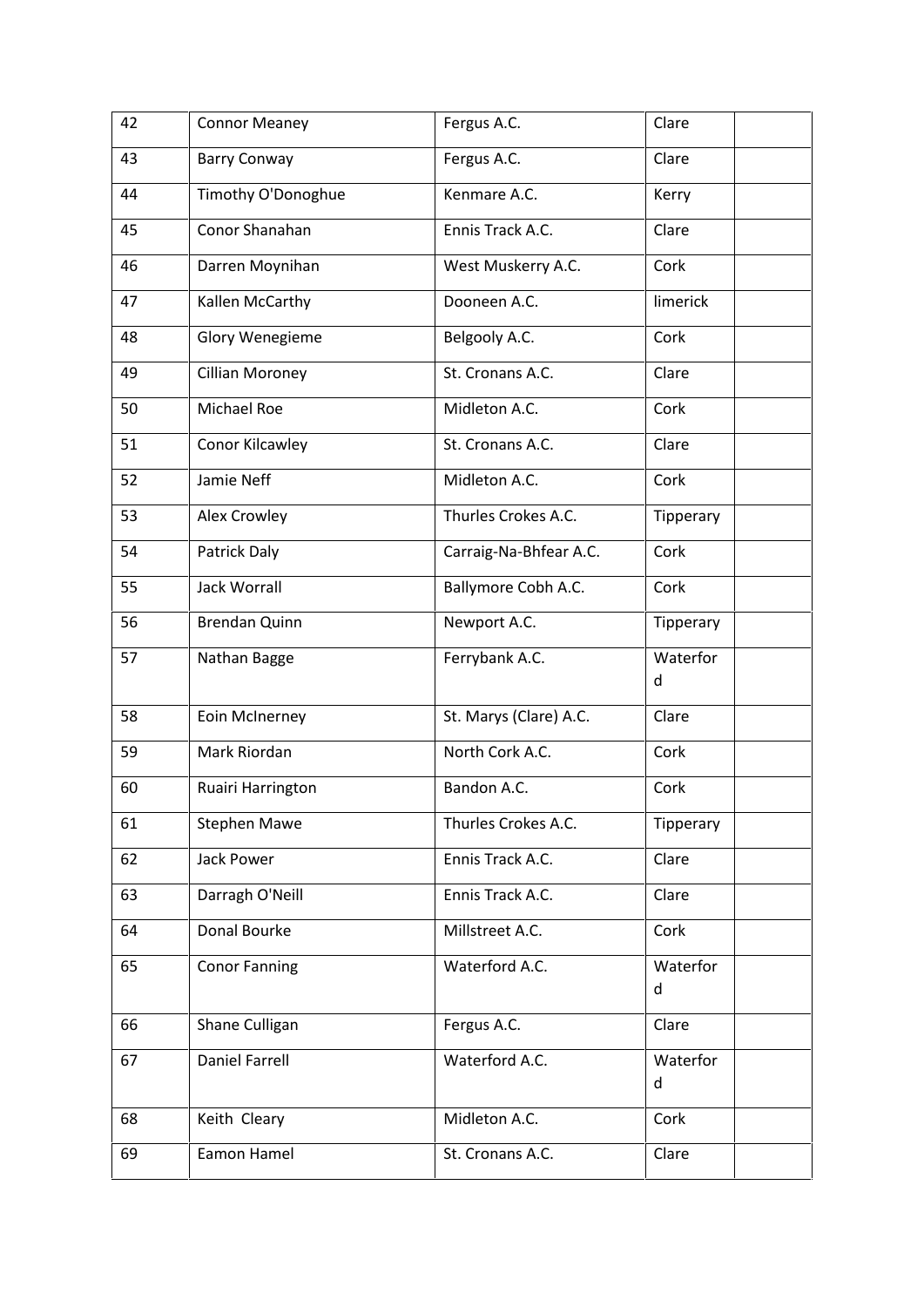| 70             | Conor Lucey           | West Muskerry A.C.     | Cork          |
|----------------|-----------------------|------------------------|---------------|
| 71             | Conor Davidson        | West Waterford A.C.    | Waterfor<br>d |
| 72             | Ian Buckley           | Millstreet A.C.        | Cork          |
| 73             | Eoin Kiely            | West Waterford A.C.    | Waterfor<br>d |
| 74             | Justin McGrath        | St. Cronans A.C.       | Clare         |
| 75             | Mark Blackwell        | West Waterford A.C.    | Waterfor<br>d |
| 76             | <b>Cathal Duffin</b>  | Waterford A.C.         | Waterfor<br>d |
| 77             | Paul Downey           | West Muskerry A.C.     | Cork          |
| <b>Place</b>   | <b>Club</b>           | <b>Positions</b>       | <b>Points</b> |
| $\mathbf{1}$   | Ennis Track A.C.      | 1, 2, 4, 8             | 15            |
| $\overline{2}$ | St. Cronans A.C.      | 5, 17, 33, 49          | 104           |
| 3              | Thurles Crokes A.C.   | 18, 24, 26, 40         | 108           |
| 4              | Fergus A.C.           | 6, 32, 42, 43          | 123           |
| 5              | Bandon A.C.           | 19, 23, 31, 60         | 133           |
| 6              | Midleton A.C.         | 16, 41, 50, 52         | 159           |
| $\overline{7}$ | West Waterford A.C.   | 3, 37, 71, 73          | 184           |
| 8              | Waterford A.C.        | 14, 65, 67, 76         | 222           |
| <b>Place</b>   | <b>County</b>         | <b>Positions</b>       | <b>Points</b> |
| $\mathbf{1}$   | Clare                 | 1, 2, 4, 5, 6, 8       | 26            |
| $\overline{2}$ | Cork                  | 7, 10, 15, 16, 19, 23  | 90            |
| 3              | Waterford             | 3, 11, 14, 30, 37, 57  | 152           |
| $\overline{4}$ | Tipperary             | 18, 24, 26, 40, 53, 56 | 217           |
|                |                       |                        |               |
|                | <b>Girls under 16</b> |                        |               |
| 1              | <b>Emily Cahill</b>   | St. Cronans A.C.       | Clare         |
| $\overline{2}$ | Una O'Brien           | Tramore A.C.           | Waterfor<br>d |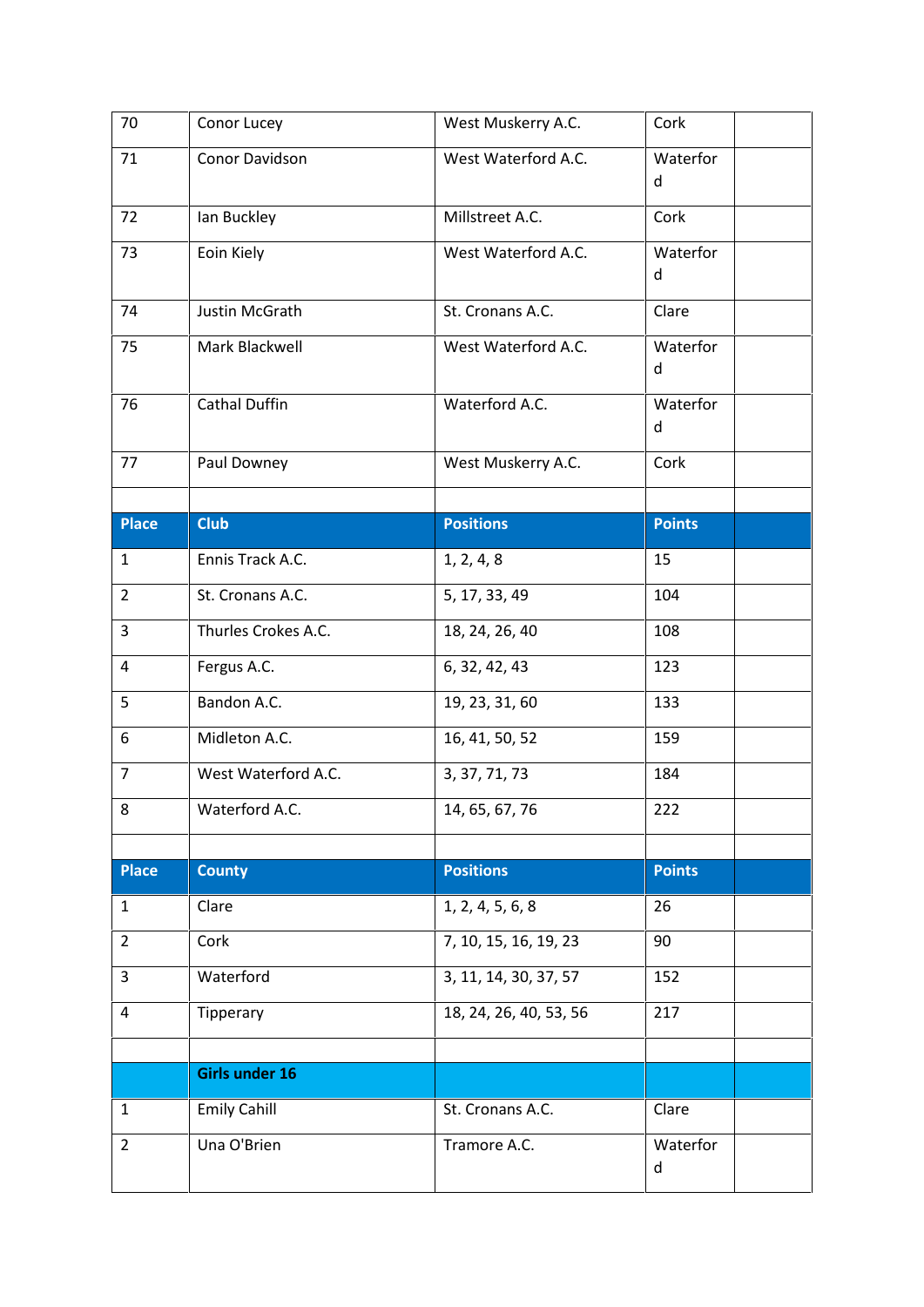| 3              | Leah O'Neill            | Ennis Track A.C.    | Clare         |
|----------------|-------------------------|---------------------|---------------|
| 4              | Lucy Holmes             | West Waterford A.C. | Waterfor<br>d |
| 5              | Kate Hickey             | West Waterford A.C. | Waterfor<br>d |
| 6              | Lucy O'Keeffe           | Youghal A.C.        | Cork          |
| $\overline{7}$ | Rachel Hosey            | Emerald A.C.        | Limerick      |
| 8              | Caoimhe O'Leary         | Millstreet A.C.     | Cork          |
| 9              | Grainne Egan            | North Cork A.C.     | Cork          |
| 10             | <b>Sinead Lillis</b>    | Kilmihil A.C.       | Clare         |
| 11             | Aine Garry              | Fergus A.C.         | Clare         |
| 12             | Caoimhe Carey           | Midleton A.C.       | Cork          |
| 13             | Leah McMahon            | St. Cronans A.C.    | Clare         |
| 14             | Aoife Madigan           | St. Cronans A.C.    | Clare         |
| 15             | Anna Duffin             | Waterford A.C.      | Waterfor<br>d |
| 16             | Olivia Tuthill          | Bandon A.C.         | Cork          |
| 17             | Siobhan Whelan          | Clonmel A.C.        | Tipperary     |
| 18             | Lisa Whelan             | Ennis Track A.C.    | Clare         |
| 19             | Alyce O'Connor          | Kenmare A.C.        | Kerry         |
| 20             | Rachel Hartigan         | Marian A.C.         | Clare         |
| 21             | <b>Elise Mulcaire</b>   | Ennis Track A.C.    | Clare         |
| 22             | <b>Isabelle Cummins</b> | Ferrybank A.C.      | Waterfor<br>d |
| 23             | Dani Cunningham         | West Waterford A.C. | Waterfor<br>d |
| 24             | <b>Rhona Randles</b>    | Kenmare A.C.        | Kerry         |
| 25             | Caitlin Hurley          | West Muskerry A.C.  | Cork          |
| 26             | Lesley Cashman          | Youghal A.C.        | Cork          |
| 27             | Mary Kate Prendergast   | West Waterford A.C. | Waterfor<br>d |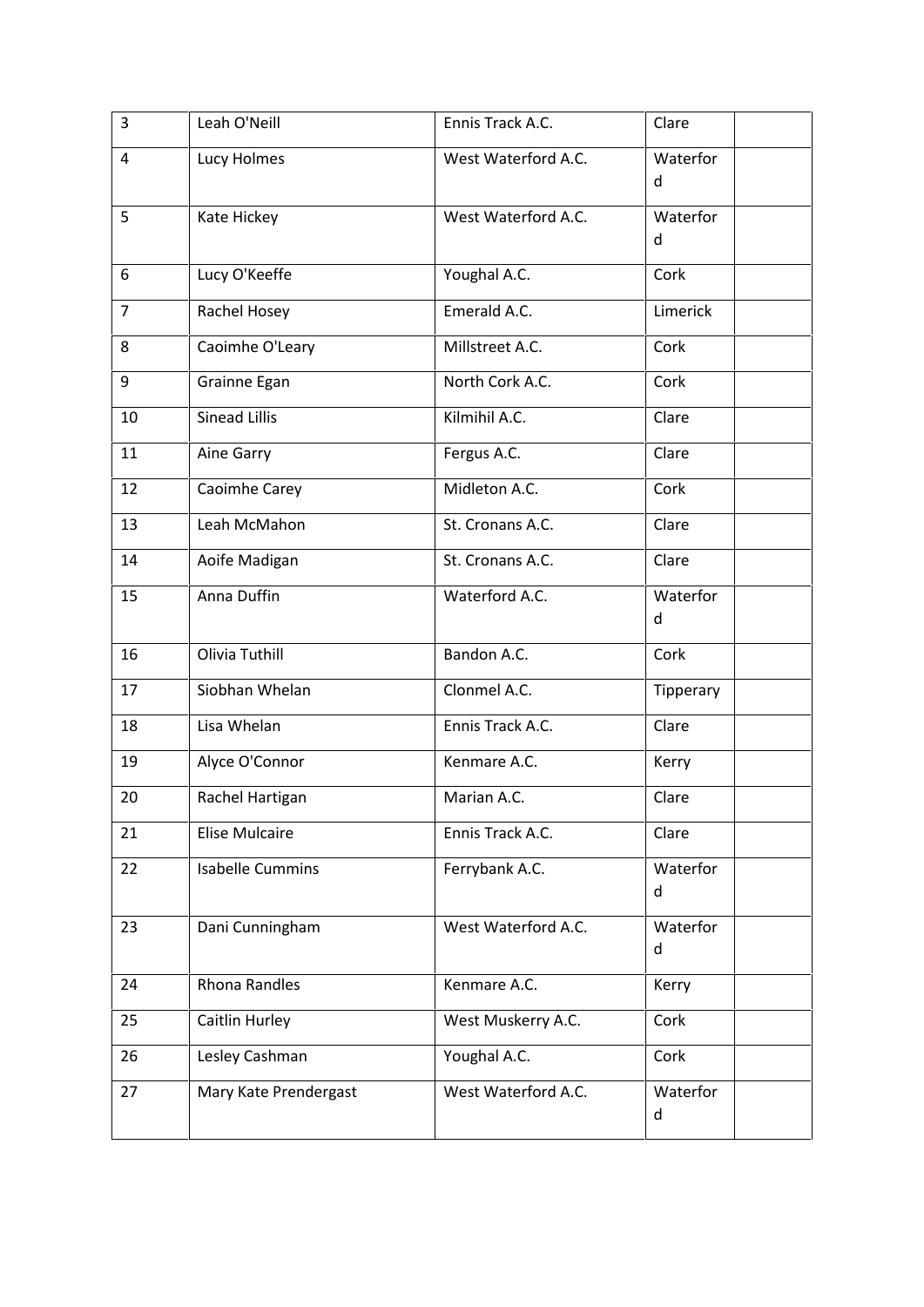| 28 | Sarah Stone                             | Tramore A.C.               | Waterfor<br>d |
|----|-----------------------------------------|----------------------------|---------------|
| 29 | Rachel Oconnor                          | Tramore A.C.               | Waterfor<br>d |
| 30 | Aifric Walsh                            | Newport A.C.               | Tipperary     |
| 31 | Jennifer Cotter                         | West Muskerry A.C.         | Cork          |
| 32 | Zoe Kiely                               | Ferrybank A.C.             | Waterfor<br>d |
| 33 | Aoife Mitchell                          | Midleton A.C.              | Cork          |
| 34 | Emer McGlynn                            | Waterford A.C.             | Waterfor<br>d |
| 35 | Sara Barry                              | St. Catherines (Cork) A.C. | Cork          |
| 36 | Nessa Wheeler                           | Carraig-Na-Bhfear A.C.     | Cork          |
| 37 | Aoife Casey                             | Ferrybank A.C.             | Waterfor<br>d |
| 38 | Leah Barbado                            | Leevale A.C.               | Cork          |
| 39 | Molly Keane                             | Clonmel A.C.               | Tipperary     |
| 40 | Caoimhe Ryan                            | Emerald A.C.               | Limerick      |
| 41 | Katie Murphy                            | Bandon A.C.                | Cork          |
| 42 | Ursula Bluett                           | North Cork A.C.            | Cork          |
| 43 | Clodagh McMahon                         | St. Marys (Clare) A.C.     | Clare         |
| 44 | Eva Gadsden                             | Kenmare A.C.               | Kerry         |
| 45 | Emma Caulfield                          | Waterford A.C.             | Waterfor<br>d |
| 46 | Laetitia Fitzgibbon                     | Grange/Fermoy A.C.         | Cork          |
| 47 | Jennifer Kearney                        | Carraig-Na-Bhfear A.C.     | Cork          |
| 48 | Andrea O'Carroll                        | Dooneen A.C.               | Limerick      |
| 49 | Aine-Cait Ni Cheallachain               | Ballincollig A.C.          | Cork          |
| 50 | Caoimhe Daly                            | Kenmare A.C.               | Kerry         |
| 51 | Aoife O'Brien                           | West Waterford A.C.        | Waterfor<br>d |
| 52 | <b>ERROR: Duplicate Comp Num</b><br>489 | Clonmel A.C.               | Tipperary     |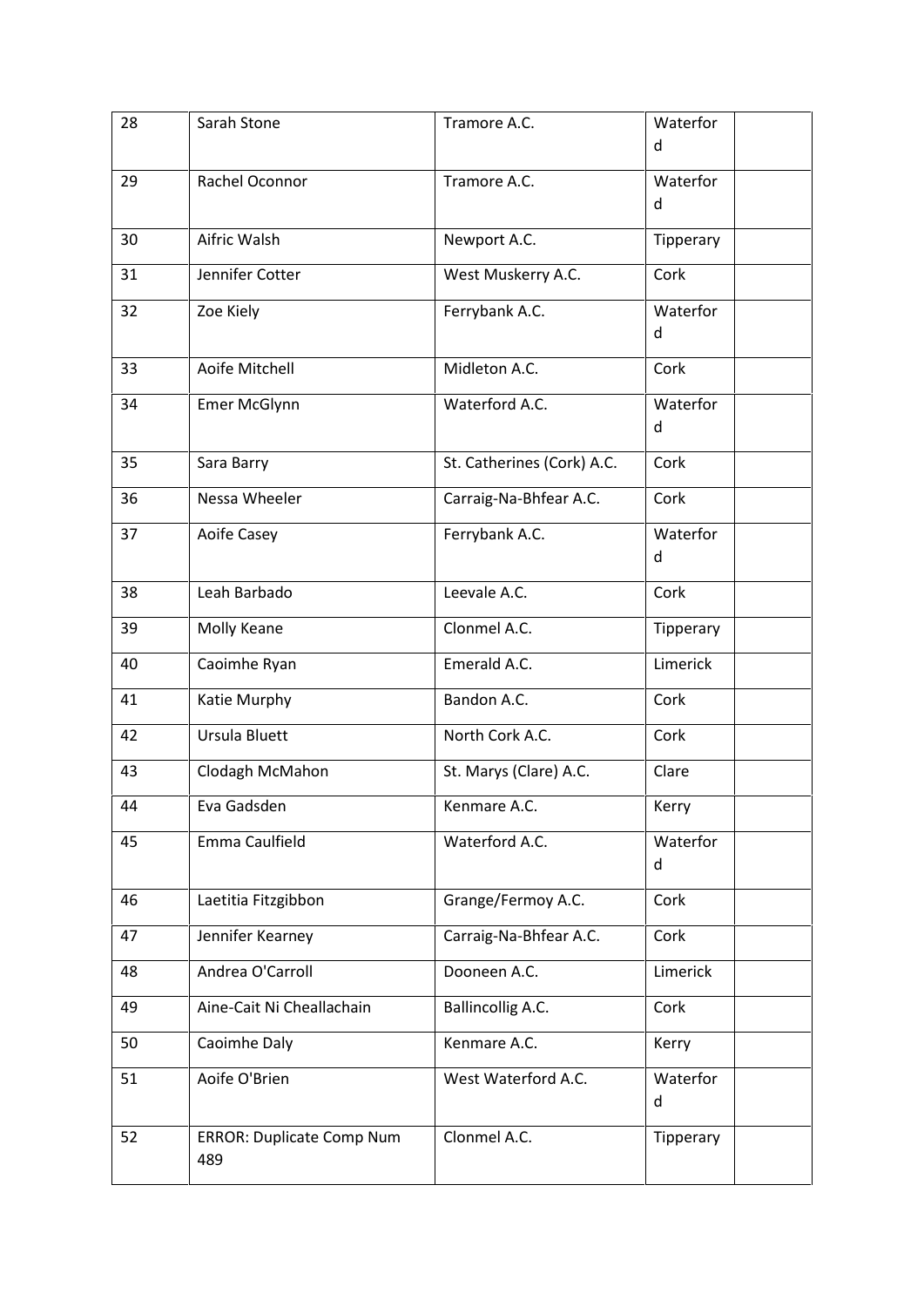| 53             | Elma Casey            | Clonmel A.C.           | Tipperary     |
|----------------|-----------------------|------------------------|---------------|
| 54             | Carla Fanning         | Waterford A.C.         | Waterfor      |
|                |                       |                        | d             |
| 55             | Muireann Defaoite     | Kenmare A.C.           | Kerry         |
| 56             | <b>Blathnaid Daly</b> | Carraig-Na-Bhfear A.C. | Cork          |
| 57             | <b>Kerry Barrett</b>  | Youghal A.C.           | Cork          |
| 58             | Victoria Fennell      | Kilmihil A.C.          | Clare         |
| 59             | <b>Brid Moynihan</b>  | Clonmel A.C.           | Tipperary     |
| 60             | Aine Kelleher         | North Cork A.C.        | Cork          |
| 61             | Enya Ghilardi         | Marian A.C.            | Clare         |
| 62             | Chloe Neylon          | Marian A.C.            | Clare         |
| 63             | Aoife Downey          | Blarney/Inniscara A.C. | Cork          |
| 64             | Kate Murphy           | Marian A.C.            | Clare         |
| 65             | Aoibheann Duggan      | Moyne A.C.             | Tipperary     |
| 66             | Sophie Moloney        | North Cork A.C.        | Cork          |
| 67             | Elia Tutty            | West Waterford A.C.    | Waterfor      |
|                |                       |                        | d             |
| 68             | Orla Keane            | West Waterford A.C.    | Waterfor<br>d |
| 69             | Hannah Hallahan       | West Waterford A.C.    | Waterford     |
| 70             | Molly O'Neill         | Youghal A.C.           | Cork          |
| 71             | Emma Worrall          | Ballymore Cobh A.C.    | Cork          |
|                |                       |                        |               |
| <b>Place</b>   | <b>Club</b>           | <b>Positions</b>       | <b>Points</b> |
| $\mathbf{1}$   | West Waterford A.C.   | 4, 5, 23, 27           | 59            |
| $\overline{2}$ | Kenmare A.C.          | 19, 24, 44, 50         | 137           |
| 3              | Waterford A.C.        | 15, 34, 45, 54         | 148           |
| 4              | Youghal A.C.          | 6, 26, 57, 70          | 159           |
| 5              | Clonmel A.C.          | 17, 39, 52, 53         | 161           |
| 6              | North Cork A.C.       | 9, 42, 60, 66          | 177           |
| $\overline{7}$ | Marian A.C.           | 20, 61, 62, 64         | 207           |
|                |                       |                        |               |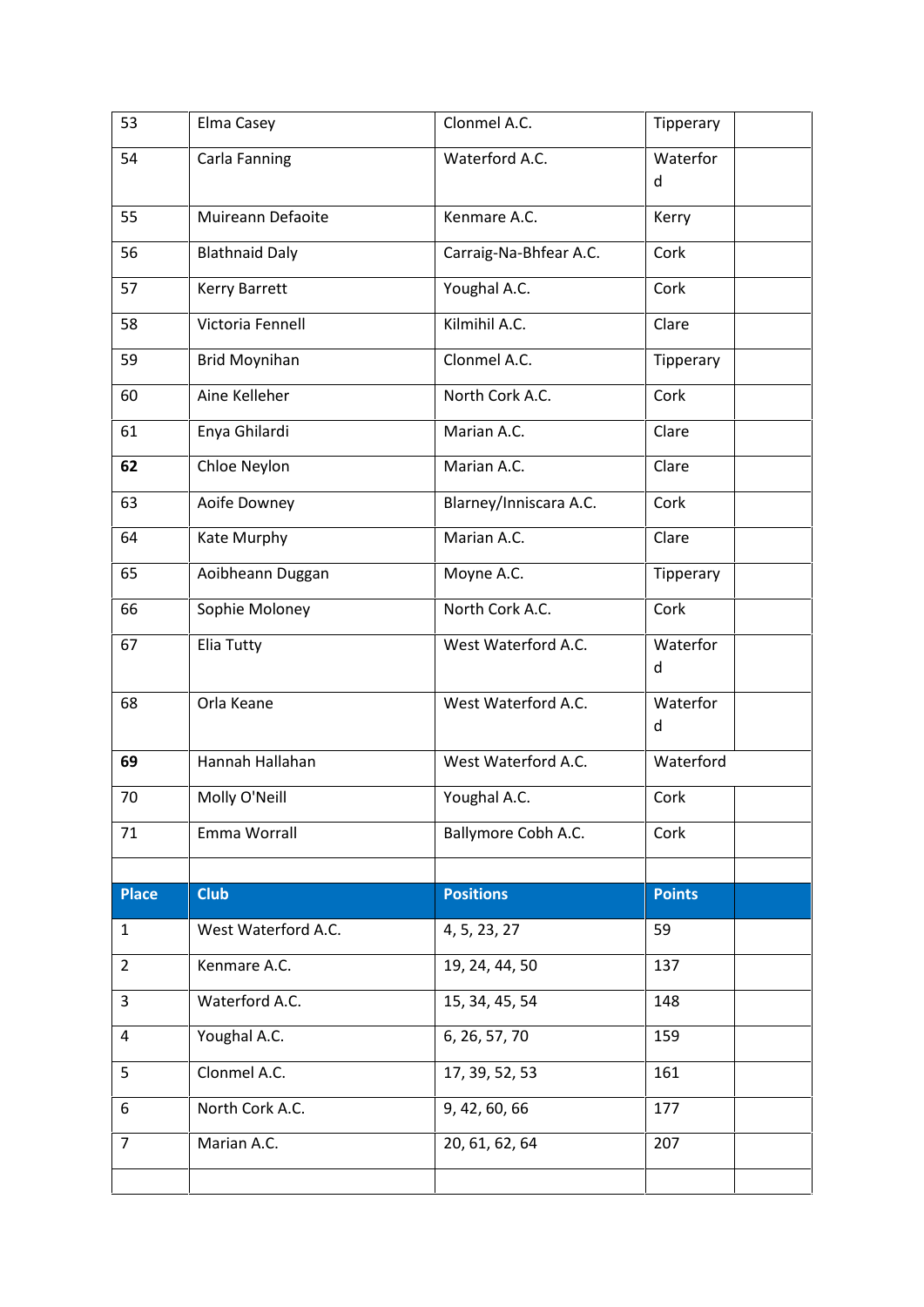| <b>Place</b>   | <b>County</b>          | <b>Positions</b>                 | <b>Points</b> |
|----------------|------------------------|----------------------------------|---------------|
| $\mathbf{1}$   | Clare                  | 1, 3, 10, 11, 13, 14             | 52            |
| $\overline{2}$ | Waterford              | 2, 4, 5, 15, 22, 23              | 71            |
| 3              | Cork                   | 6, 8, 9, 12, 16, 25              | 76            |
| 4              | Tipperary              | 17, 30, 39, 52, 53, 59           | 250           |
|                |                        |                                  |               |
|                | <b>Boys under 16</b>   |                                  |               |
| $\mathbf{1}$   | Jake McCarthy          | Youghal A.C.                     | Cork          |
| $\overline{2}$ | <b>Tommie Connolly</b> | Leevale A.C.                     | Cork          |
| 3              | Christopher O'Reilly   | Togher A.C.                      | Cork          |
| 4              | Jake Bagge             | Ferrybank A.C.                   | Waterfor<br>d |
| 5              | Cian O'Riordan         | West Waterford A.C.              | Waterfor<br>d |
| 6              | <b>Conor Mullany</b>   | West Waterford A.C.              | Waterfor<br>d |
| $\overline{7}$ | Finn Looney            | Emerald A.C.                     | Limerick      |
| 8              | Luke Brennan           | Waterford A.C.                   | Waterfor<br>d |
| 9              | Adam Power             | Ferrybank A.C.                   | Waterfor<br>d |
| 10             | Ben Deasy              | Ennis Track A.C.                 | Clare         |
| 11             | James McGuire          | Ennis Track A.C.                 | Clare         |
| 12             | Frank O'Brien          | Midleton A.C.                    | Cork          |
| 13             | Jamie Kelly            | Ennis Track A.C.                 | Clare         |
| 14             | Matteo Mary            | Waterford A.C.                   | Waterfor<br>d |
| 15             | Ben Whelehan           | Kilmurray/Ibrick/N.Clare<br>A.C. | Clare         |
| 16             | Sean O'Sullivan        | West Muskerry A.C.               | Cork          |
| 17             | <b>Micheal Troy</b>    | West Waterford A.C.              | Waterfor<br>d |
| 18             | James Downey           | West Muskerry A.C.               | Cork          |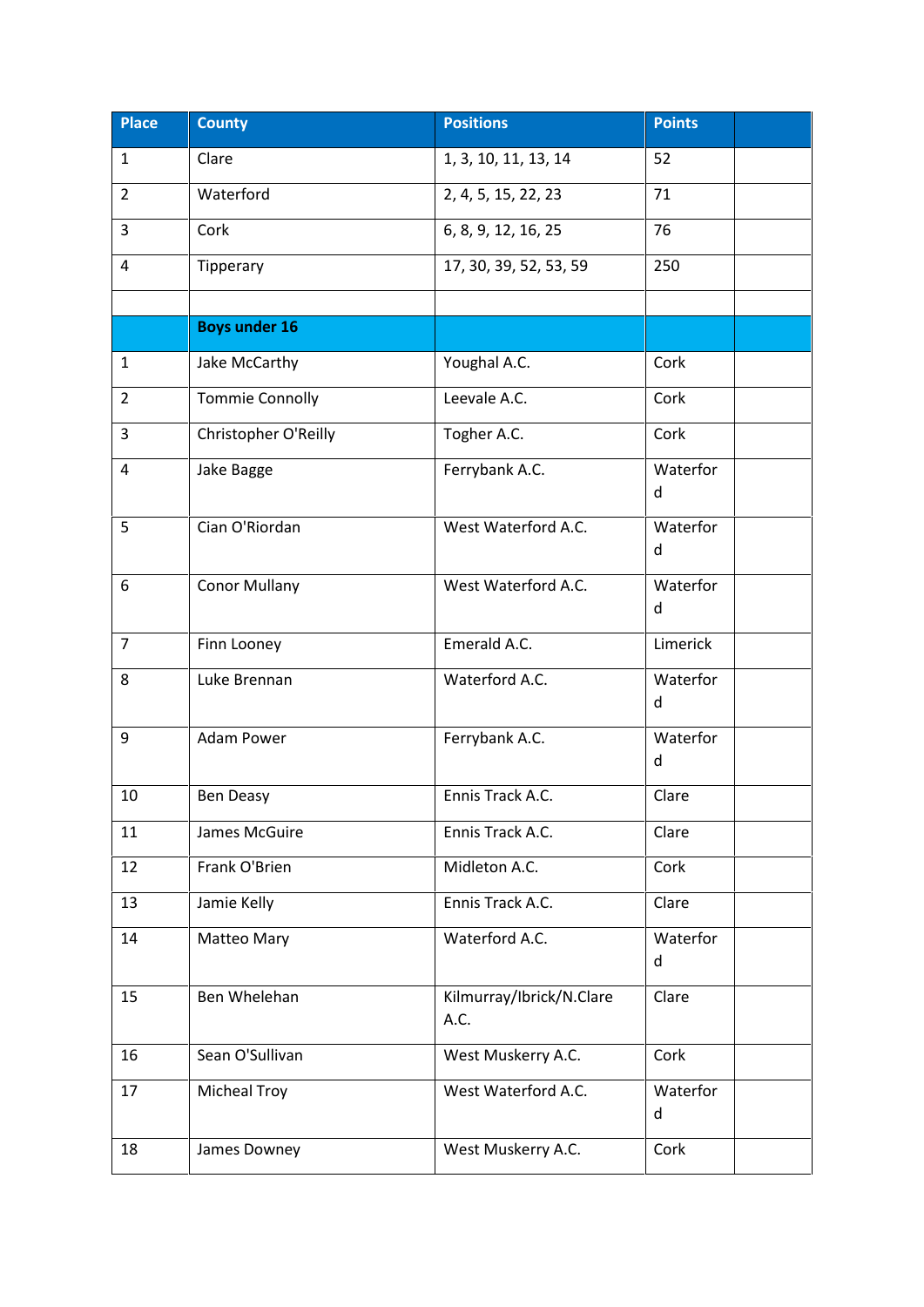| 19 | Darragh O'Leary             | Killarney Valley A.C.            | Kerry         |
|----|-----------------------------|----------------------------------|---------------|
| 20 | Adam Ryan                   | Newport A.C.                     | Tipperary     |
| 21 | <b>Francis Cronin</b>       | Gneeveguilla A.C.                | Kerry         |
| 22 | Connor O'Neill              | West Muskerry A.C.               | Cork          |
| 23 | <b>Tadhgmaurice Manning</b> | West Muskerry A.C.               | Cork          |
| 24 | Eoin Healy                  | North Cork A.C.                  | Cork          |
| 25 | Ronan Donnellan             | Kilmurray/Ibrick/N.Clare<br>A.C. | Clare         |
| 26 | Joe Bosonnet                | Leevale A.C.                     | Cork          |
| 27 | Padraig Cahil               | Ennis Track A.C.                 | Clare         |
| 28 | Luke Power                  | West Waterford A.C.              | Waterfor<br>d |
| 29 | <b>Conor Blake</b>          | St. John's A.C.                  | Clare         |
| 30 | Fintan O'Sullivan           | Dooneen A.C.                     | Limerick      |
| 31 | Eoin Hearne                 | Ferrybank A.C.                   | Waterfor<br>d |
| 32 | Joseph Daly                 | Carraig-Na-Bhfear A.C.           | Cork          |
| 33 | Jack O'Neill                | North Cork A.C.                  | Cork          |
| 34 | Michael O'Brien             | Newport A.C.                     | Tipperary     |
| 35 | David Michael Kilmartin     | North Cork A.C.                  | Cork          |
| 36 | <b>Fintan Caulfield</b>     | Tulla A.C.                       | Clare         |
| 37 | <b>Cormac Mahony</b>        | West Waterford A.C.              | Waterfor<br>d |
| 38 | <b>Daniel Slattery</b>      | Clonmel A.C.                     | Tipperary     |
| 39 | Seamus Leahy                | Lios Tuathail A.C.               | Kerry         |
| 40 | Cathal Fitzgerald           | Carraig-Na-Bhfear A.C.           | Cork          |
| 41 | Timothy O'Reilly            | Togher A.C.                      | Cork          |
| 42 | <b>Ethan Hurley</b>         | Ferrybank A.C.                   | Waterfor<br>d |
| 43 | Dylan McLaughlin            | Moyne A.C.                       | Tipperary     |
| 44 | Craig Harrington            | Leevale A.C.                     | Cork          |
| 45 | John O'Donoghue             | St. Cronans A.C.                 | Clare         |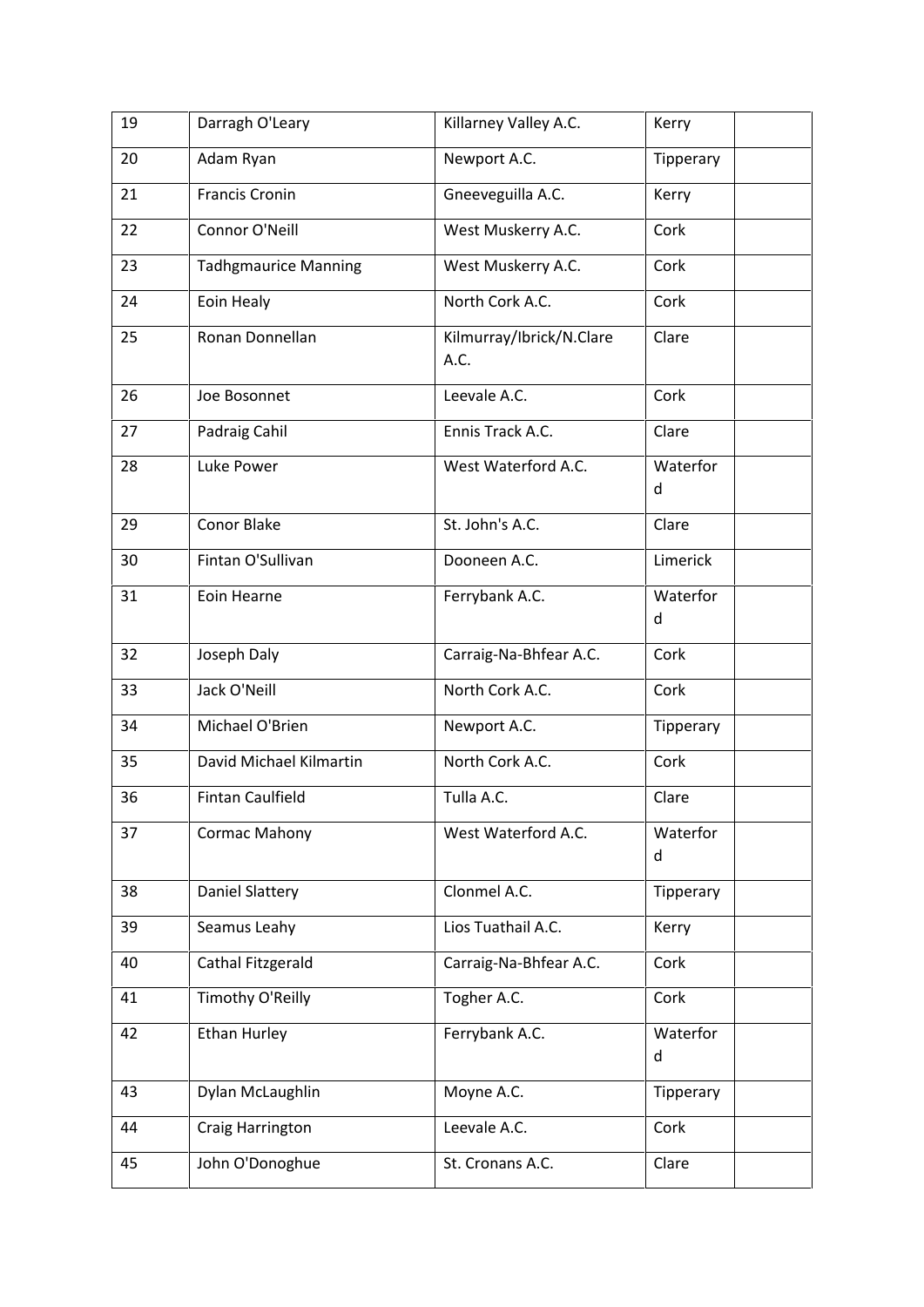| 46             | Joseph Dorgan           | Carraig-Na-Bhfear A.C. | Cork          |
|----------------|-------------------------|------------------------|---------------|
| 47             | <b>Ben Keane</b>        | Waterford A.C.         | Waterfor<br>d |
| 48             | Brian O'Callaghan       | Moyne A.C.             | Tipperary     |
| 49             | Dylan Lucey             | Youghal A.C.           | Cork          |
| 50             | Sean Burke              | Moyne A.C.             | Tipperary     |
| 51             | Ciaran Frisby           | West Waterford A.C.    | Waterfor<br>d |
| 52             | Gearoid Biggane         | North Cork A.C.        | Cork          |
| 53             | Darragh Buckley         | Youghal A.C.           | Cork          |
| 54             | Alex Hegarty            | Carraig-Na-Bhfear A.C. | Cork          |
| 55             | Cian Nicholson          | Youghal A.C.           | Cork          |
|                |                         |                        |               |
| <b>Place</b>   | <b>Club</b>             | <b>Positions</b>       | <b>Points</b> |
| $\mathbf{1}$   | West Waterford A.C.     | 5, 6, 17, 28           | 56            |
| $\overline{2}$ | Ennis Track A.C.        | 10, 11, 13, 27         | 61            |
| 3              | West Muskerry A.C.      | 16, 18, 22, 23         | 79            |
| 4              | Ferrybank A.C.          | 4, 9, 31, 42           | 86            |
| 5              | North Cork A.C.         | 24, 33, 35, 52         | 144           |
| 6              | Youghal A.C.            | 1, 49, 53, 55          | 158           |
| $\overline{7}$ | Carraig-Na-Bhfear A.C.  | 32, 40, 46, 54         | 172           |
|                |                         |                        |               |
| <b>Place</b>   | <b>County</b>           | <b>Positions</b>       | <b>Points</b> |
| 1              | Waterford               | 4, 5, 6, 8, 9, 14      | 46            |
| $\overline{2}$ | Cork                    | 1, 2, 3, 12, 16, 18    | 52            |
| 3              | Clare                   | 10, 11, 13, 15, 25, 27 | 101           |
| 4              | Tipperary               | 20, 34, 38, 43, 48, 50 | 233           |
|                |                         |                        |               |
|                | <b>Girls under 18</b>   |                        |               |
| 1              |                         |                        |               |
|                | <b>Stephanie Cotter</b> | West Muskerry A.C.     | Cork          |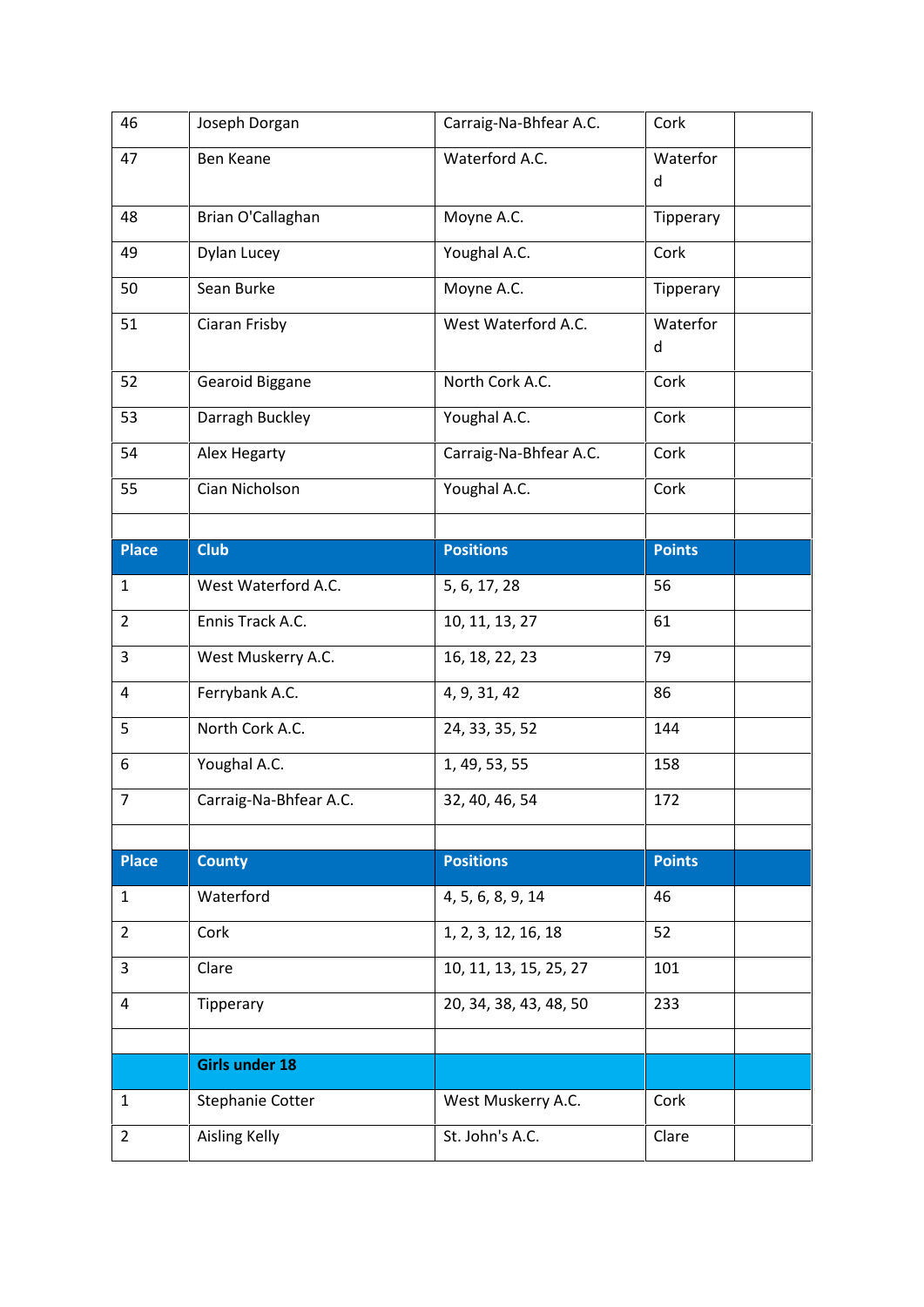| 3              | Laura Hayes           | St. Catherines (Cork) A.C.       | Cork          |
|----------------|-----------------------|----------------------------------|---------------|
| $\overline{4}$ | Shauna Doellken       | Kenmare A.C.                     | Kerry         |
| 5              | Caoimhe Carmody       | Marian A.C.                      | Clare         |
| 6              | Tanya Cox             | Dooneen A.C.                     | Limerick      |
| $\overline{7}$ | <b>Ellen McCarthy</b> | Skibbereen A.C.                  | Cork          |
| 8              | Emma Fagan            | Newport A.C.                     | Tipperary     |
| 9              | Sasha Brent           | Lios Tuathail A.C.               | Kerry         |
| 10             | Aoife Mahony          | Lios Tuathail A.C.               | Kerry         |
| 11             | Ruth Heery            | Waterford A.C.                   | Waterfor<br>d |
| 12             | Christine O'Flynn     | Carraig-Na-Bhfear A.C.           | Cork          |
| 13             | Orla O'Connor         | Waterford A.C.                   | Waterfor<br>d |
| 14             | Dairina Shanley       | West Waterford A.C.              | Waterfor<br>d |
| 15             | Anna O'Connor         | Waterford A.C.                   | Waterfor<br>d |
| 16             | Rachel Wyley          | West Waterford A.C.              | Waterfor<br>d |
| 17             | <b>Emily Goff</b>     | Ferrybank A.C.                   | Waterfor<br>d |
| 18             | Aine Keane            | Kilmurray/Ibrick/N.Clare<br>A.C. | Clare         |
| 19             | Alannah Neff          | Leevale A.C.                     | Cork          |
| 20             | Maeve McTaggart       | Togher A.C.                      | Cork          |
| 21             | <b>Aisling Lowe</b>   | Ferrybank A.C.                   | Waterfor<br>d |
| 22             | Ciara O'Neill         | Clonmel A.C.                     | Tipperary     |
| 23             | Eimear Keane          | Kilmurray/Ibrick/N.Clare<br>A.C. | Clare         |
| 24             | Caoimhe Dwyer         | West Waterford A.C.              | Waterfor<br>d |
| 25             | Caoimhe Hayes         | St. Catherines (Cork) A.C.       | Cork          |
| 26             | Nuala Fitzgibbon      | Thurles Crokes A.C.              | Tipperary     |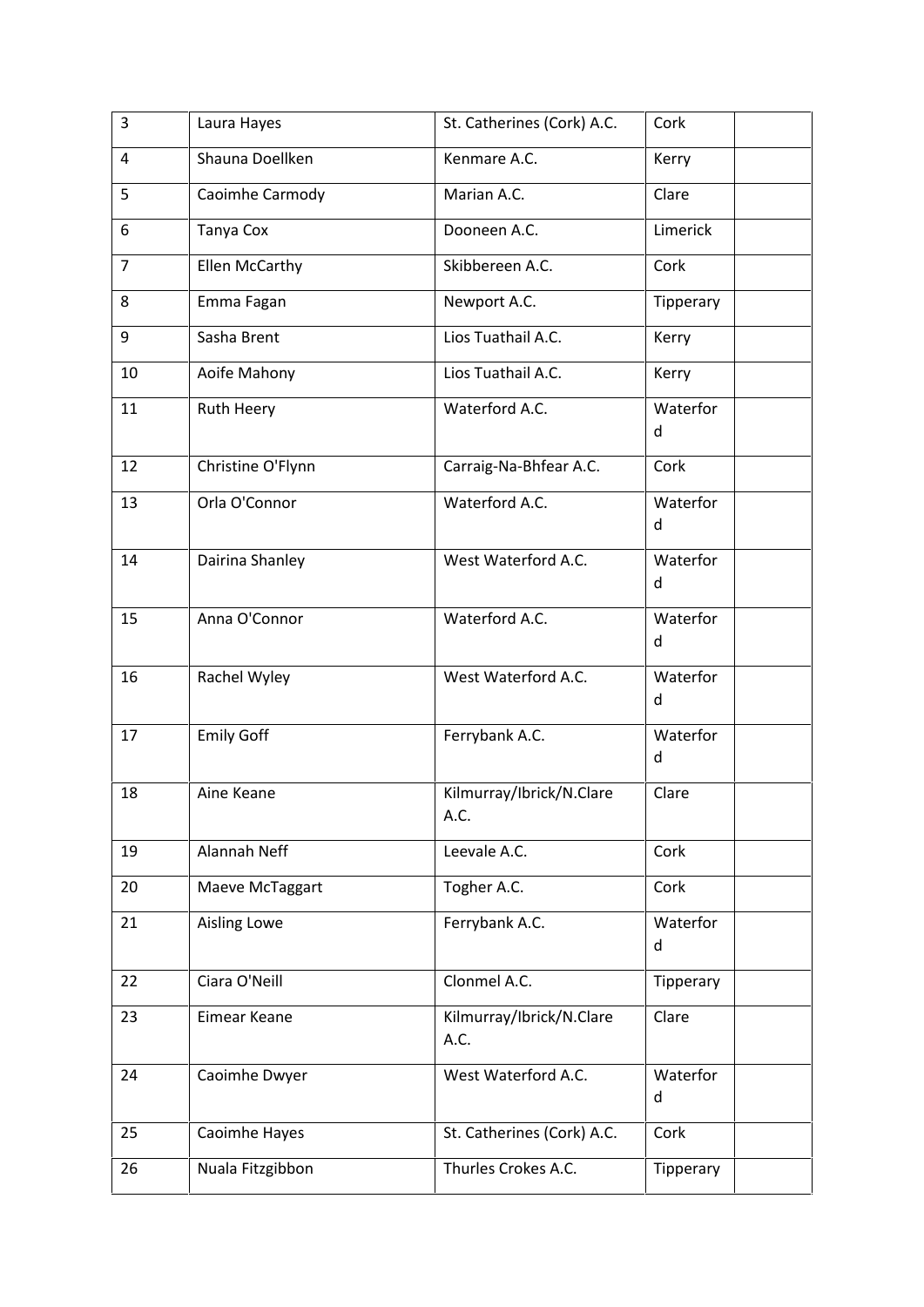| 27             | <b>Tamzin Muldowney</b>    | Midleton A.C.              | Cork          |
|----------------|----------------------------|----------------------------|---------------|
| 28             | Emma Bickerdike            | Leevale A.C.               | Cork          |
| 29             | Jean Kelly                 | Dundrum A.C.               | Tipperary     |
| 30             | Mollie Jean Hutchinson     | Ferrybank A.C.             | Waterfor      |
|                |                            |                            | d             |
| 31             | Sinead O'Brien             | West Waterford A.C.        | Waterfor<br>d |
| 32             | Krista Meade               | Ferrybank A.C.             | Waterfor      |
|                |                            |                            | d             |
| 33             | Sarah Mulcahy              | St. Catherines (Cork) A.C. | Cork          |
| 34             | Moya Whelan                | Clonmel A.C.               | Tipperary     |
| 35             | Katie Walsh                | Carraig-Na-Bhfear A.C.     | Cork          |
| 36             | Sophie Moroney             | West Limerick A.C.         | Limerick      |
| 37             | <b>Kate Downes</b>         | West Limerick A.C.         | Limerick      |
| 38             | Aine O'Regan               | Youghal A.C.               | Cork          |
| 39             | Megan O'Regan              | Togher A.C.                | Cork          |
| 40             | Grace O'Donnell            | West Limerick A.C.         | Limerick      |
| 41             | Norah O'Brien              | Midleton A.C.              | Cork          |
| 42             | <b>Isobel Limrick</b>      | Leevale A.C.               | Cork          |
| 43             | Jessica Daly               | Togher A.C.                | Cork          |
| 44             | <b>Grace Hinds</b>         | Togher A.C.                | Cork          |
| 45             | <b>Tamzyn Goady</b>        | St. Catherines (Cork) A.C. | Cork          |
|                |                            |                            |               |
| <b>Place</b>   | <b>Club</b>                | <b>Positions</b>           | <b>Points</b> |
| 1              | West Waterford A.C.        | 14, 16, 24, 31             | 85            |
| $\overline{2}$ | Ferrybank A.C.             | 17, 21, 30, 32             | 100           |
| 3              | St. Catherines (Cork) A.C. | 3, 25, 33, 45              | 106           |
| 4              | Togher A.C.                | 20, 39, 43, 44             | 146           |
|                |                            |                            |               |
| <b>Place</b>   | <b>County</b>              | <b>Positions</b>           | <b>Points</b> |
| $\mathbf{1}$   | Cork                       | 1, 3, 7, 12, 19, 20        | 62            |
| $\overline{2}$ | Waterford                  | 11, 13, 14, 15, 16, 17     | 86            |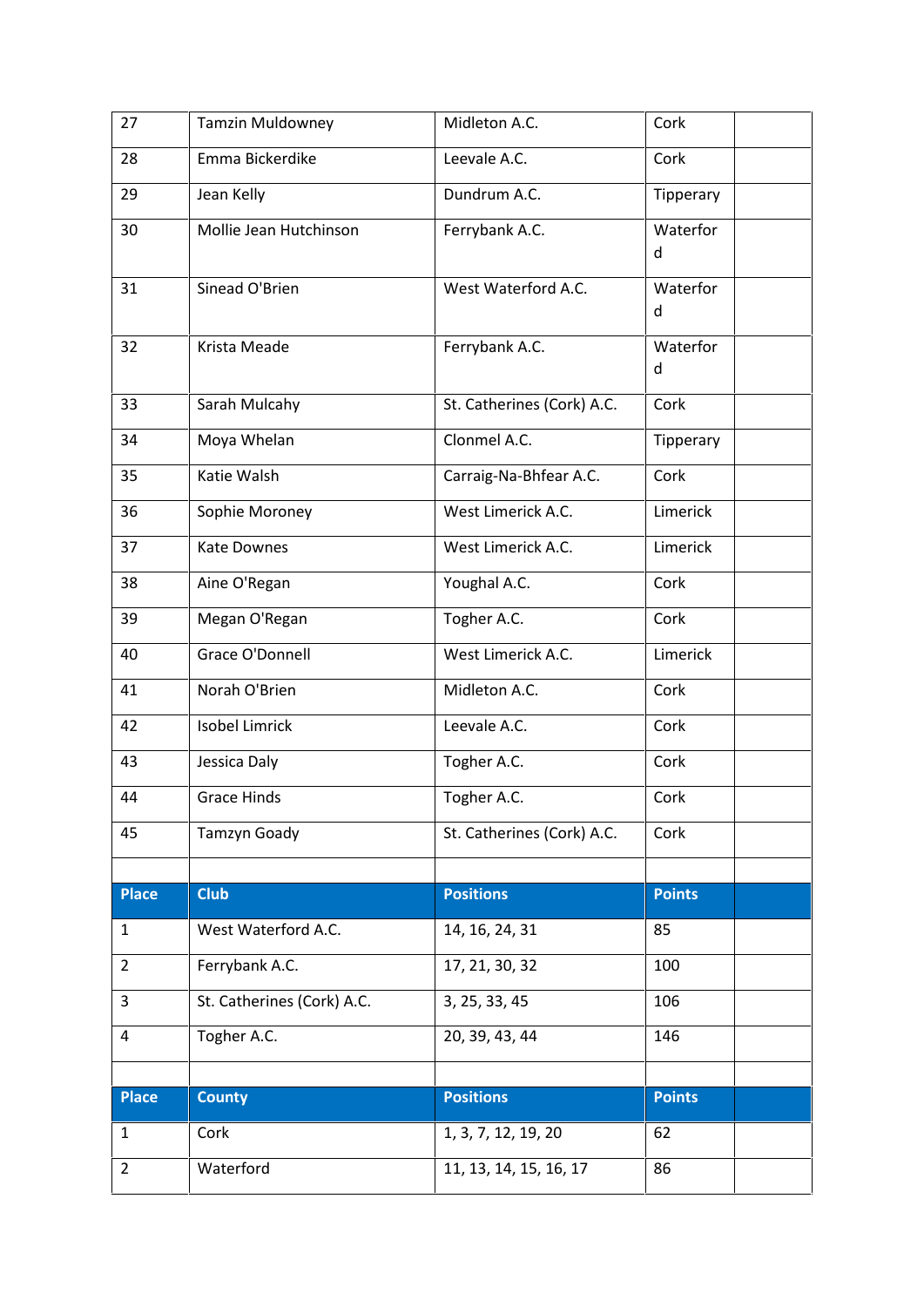|    | <b>Boys under 18</b>       |                        |               |
|----|----------------------------|------------------------|---------------|
| 1  | Charlie O'Donovan          | Leevale A.C.           | Cork          |
| 2  | <b>Michael Power</b>       | West Waterford A.C.    | Waterfor<br>d |
| 3  | David McGlynn              | Waterford A.C.         | Waterfor<br>d |
| 4  | Damien Madigan             | North Cork A.C.        | Cork          |
| 5  | Conor Devane               | Ennis Track A.C.       | Clare         |
| 6  | Patrick O'Rourke           | Ennis Track A.C.       | Clare         |
| 7  | <b>Bakhit Khamis Barra</b> | Ennis Track A.C.       | Clare         |
| 8  | Evan Keane                 | Waterford A.C.         | Waterfor<br>d |
| 9  | <b>Ben Smith</b>           | Leevale A.C.           | Cork          |
| 10 | <b>Hugo Blair</b>          | Waterford A.C.         | Waterfor<br>d |
| 11 | <b>Conor Shiels</b>        | Waterford A.C.         | Waterfor<br>d |
| 12 | Niall Blackwell            | West Waterford A.C.    | Waterfor<br>d |
| 13 | John Muckian               | Bandon A.C.            | Cork          |
| 14 | Conor O'Driscoll           | Leevale A.C.           | Cork          |
| 15 | Jamie McCarthy             | Waterford A.C.         | Waterfor<br>d |
| 16 | <b>Fred Crowley</b>        | Thurles Crokes A.C.    | Tipperary     |
| 17 | Kevin Hassett              | St. Marys (Clare) A.C. | Clare         |
| 18 | T.j Quigley                | Clonmel A.C.           | Tipperary     |
| 19 | Naoise O'O Flaitheartaigh  | Bandon A.C.            | Cork          |
| 20 | James Mintern              | Leevale A.C.           | Cork          |
| 21 | Simon Upton                | Youghal A.C.           | Cork          |
| 22 | <b>Ricky Mulcaire</b>      | Ennis Track A.C.       | Clare         |
| 23 | James Whelan               | Ennis Track A.C.       | Clare         |
| 24 | Callum Blake               | Ennis Track A.C.       | Clare         |